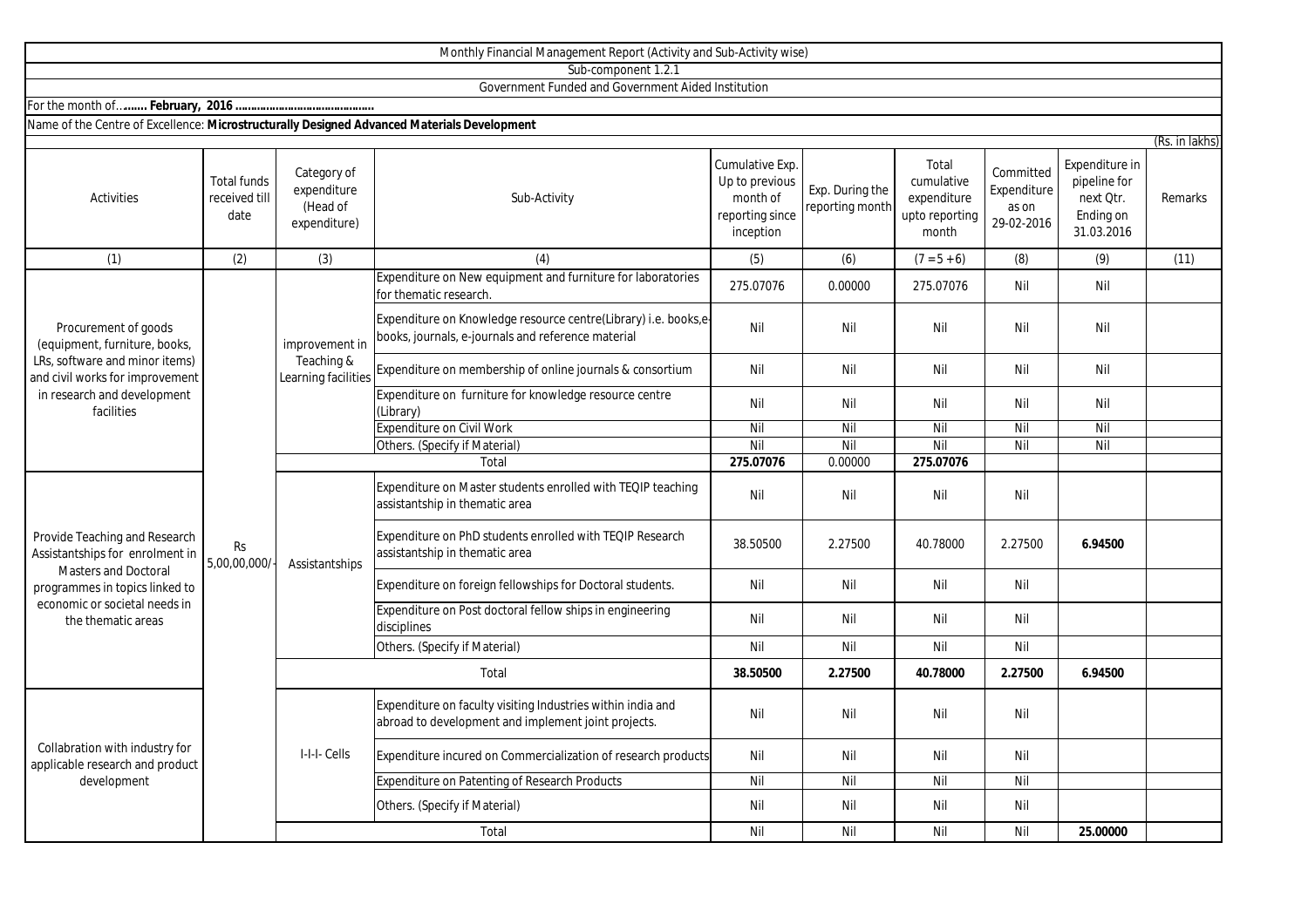| <b>Activities</b>                                                                                                                               | <b>Total funds</b><br>received till<br>date | Category of<br>expenditure<br>(Head of<br>expenditure) | Sub-Activity                                                                                                                                   | Cumulative Exp.<br>Up to previous<br>month of<br>reporting since<br>inception | Exp. During the<br>reporting month | Total<br>cumulative<br>expenditure<br>upto reporting<br>month | Committed<br>Expenditure<br>as on<br>29-02-2016 | Expenditure in<br>pipeline for<br>next Otr.<br>Ending on<br>31.03.2016 | Remarks |
|-------------------------------------------------------------------------------------------------------------------------------------------------|---------------------------------------------|--------------------------------------------------------|------------------------------------------------------------------------------------------------------------------------------------------------|-------------------------------------------------------------------------------|------------------------------------|---------------------------------------------------------------|-------------------------------------------------|------------------------------------------------------------------------|---------|
|                                                                                                                                                 |                                             | R&D                                                    | Expenditure on Securing sponsored projects and Consultancy<br>assignments                                                                      | Nil                                                                           | Nil                                | Nil                                                           | Nil                                             |                                                                        |         |
|                                                                                                                                                 |                                             |                                                        | Expenditure on Publication of research papers in peer reviewed<br>iournals                                                                     | 0.08092                                                                       | $\mathbf 0$                        | 0.08092                                                       | Nil                                             |                                                                        |         |
|                                                                                                                                                 |                                             |                                                        | Expenditure incured on Commercialization of research products                                                                                  | Nil                                                                           | Nil                                | Nil                                                           | Nil                                             |                                                                        |         |
|                                                                                                                                                 |                                             |                                                        | <b>Expenditure on Patenting of Research Products</b>                                                                                           | 0.76550                                                                       | 0.64500                            | 1.41050                                                       | Nil                                             |                                                                        |         |
| National / International<br>collabration for Research and<br>Development activities with<br>Academic Institutions and<br>R<br>& D organisations |                                             |                                                        | Expenditure on amount paid to Consultant for participation in<br>Research & Development and for delivering expert lectures                     | Nil                                                                           | Nil                                | Nil                                                           | Nil                                             |                                                                        |         |
|                                                                                                                                                 |                                             |                                                        | Expenditure on faculty visiting Industries within india and<br>abroad to development and implement joint projects.                             | Nil                                                                           | Nil                                | Nil                                                           | Nil                                             |                                                                        |         |
|                                                                                                                                                 |                                             |                                                        | Expenditure on characterization of sample of R & D projects                                                                                    | Nil                                                                           | Nil                                | Nil                                                           | Nil                                             |                                                                        |         |
|                                                                                                                                                 |                                             |                                                        | Expenditure on Presentation of paper in International Seminar,<br>Conference etc. by Doctoral students                                         | 13.94377                                                                      | 1.86654                            | 15.81031                                                      | Nil                                             |                                                                        |         |
|                                                                                                                                                 |                                             |                                                        | Others. (Specify if Material)                                                                                                                  | 24.20659                                                                      | $\mathbf 0$                        | 24.20659                                                      | Nil                                             |                                                                        |         |
|                                                                                                                                                 |                                             |                                                        | Total                                                                                                                                          | 38.99678                                                                      | 2.51154                            | 41.50832                                                      | <b>Nil</b>                                      | 8.49168                                                                |         |
| Enhancing research competence<br>of faculty and knowledge sharing<br>in thematic areas, both within<br>India and abroad                         |                                             | <b>FSD</b>                                             | Expenditure on faculty training for enhancement of Research<br>competence in thematic areas                                                    | 3.58528                                                                       | $\pmb{0}$                          | 3.58528                                                       | Nil                                             |                                                                        |         |
|                                                                                                                                                 |                                             |                                                        | Expenditure incurred on Participation by faculty in seminars,<br>conferences, workshops and Continuing Education Programes<br>(CEPs) etc.      | 0.19965                                                                       | $\Omega$                           | 0.19965                                                       | Nil                                             |                                                                        |         |
|                                                                                                                                                 |                                             |                                                        | Expenditure on Organizing thematic area training programmes,<br>workshops, seminars, conferences and Continuing Education<br>Programmes (CEPs) | Nil                                                                           | Nil                                | Nil                                                           | Nil                                             |                                                                        |         |
|                                                                                                                                                 |                                             |                                                        | Expenditure on staff development                                                                                                               | Nil                                                                           | Nil                                | $\overline{N}$                                                | Nil                                             |                                                                        |         |
|                                                                                                                                                 |                                             |                                                        | Expenditure on seed grant to researchers to venture into new<br>directions within the specified theme.                                         | Nil                                                                           | Nil                                | Nil                                                           | Nil                                             |                                                                        |         |
|                                                                                                                                                 |                                             |                                                        | Others. (Specify if Material)                                                                                                                  | Nil                                                                           | Nil                                | Nil                                                           | Nil                                             |                                                                        |         |
|                                                                                                                                                 |                                             |                                                        | Total                                                                                                                                          | 3.78493                                                                       | $\mathbf{0}$                       | 3.78493                                                       | Nil                                             | 46.21507                                                               |         |
| Incremental operating cost                                                                                                                      |                                             | <b>IOC</b>                                             |                                                                                                                                                | 17.37223                                                                      | 0.31648                            | 17.68871                                                      | 0.46000                                         | 31.85129                                                               |         |
| <b>GRAND TOTAL</b>                                                                                                                              |                                             |                                                        | 373.72970                                                                                                                                      | 5.10302                                                                       | 378.83272                          | 2.73500                                                       | 118.50304                                       |                                                                        |         |